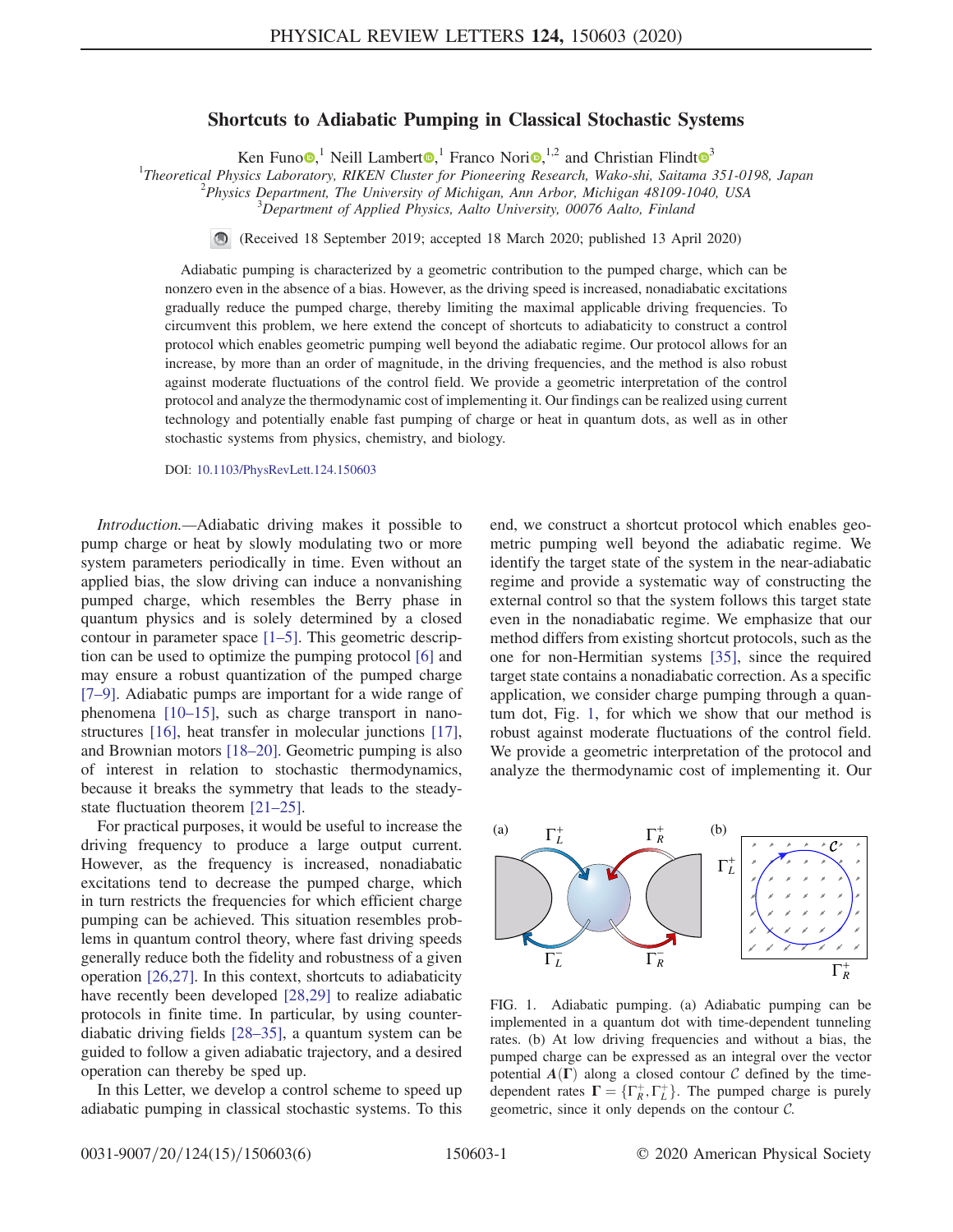shortcut to geometric pumping can be realized with existing technology and, since it is universal (it does not rely on the adiabatic driving or on specific system properties), it may enable fast pumping of charge or heat in many different systems from physics, chemistry, and biology [3–[12\]](#page-4-10).

Charge pumping.—We consider the classical stochastic dynamics of a system coupled to left and right reservoirs described by a master equation of the form  $\left(\frac{d}{dt}\right)P(t)$  =  $L(t)|P(t)\rangle$ . Here, the vector  $|P(t)\rangle = (p_0(t), p_1(t), \ldots)^T$ contains the probabilities for the system to be in state  $i = 0, 1, 2, \dots$  The system is subjected to a periodic external drive, and the dynamics can be described by the rate matrix,  $L(t) = L(t + \tau)$ , where  $\tau = 2\pi/\Omega$  is the period of the drive. Below, we discuss adiabatic pumping in a twostate system, because it is simple to analyze and relevant to experiments. However, the approach that we develop is more general, and it can be applied to systems with many states. The two-state system is important as it is equivalent to the orthodox model of a quantum dot in the strong Coulomb blockade regime, for which  $p_0(t)$  and  $p_1(t)$ would correspond to the probability of having 0 or 1 electrons on the dot. The rate matrix is now

<span id="page-1-4"></span>
$$
L(t) = \begin{pmatrix} -\Gamma_L^+(t) - \Gamma_R^+(t) & \Gamma_L^-(t) + \Gamma_R^-(t) \\ \Gamma_L^+(t) + \Gamma_R^+(t) & -\Gamma_L^-(t) - \Gamma_R^-(t) \end{pmatrix}, \quad (1)
$$

<span id="page-1-0"></span>where  $\Gamma_{\alpha}^{\pm}(t)$  are the time-dependent rates for an electron to tunnel on  $(+)$  or off  $(-)$  the quantum dot via the left or right tunnel on  $(+)$  or off  $(-)$  the quantum dot via the left or right reservoir,  $\alpha = L$ , R. In this case, the pumped charge per period into the right reservoir reads

$$
\langle n \rangle = \int_0^{\tau} dt [\Gamma_R^-(t) p_1(t) - \Gamma_R^+(t) p_0(t)], \tag{2}
$$

where the first term of the integrand is the average current running from the dot into the right reservoir, and the second term is the current in the opposite direction. To introduce a more general notation, we define the matrices

$$
J_+(t) = \begin{pmatrix} 0 & \Gamma_R^-(t) \\ 0 & 0 \end{pmatrix} \text{ and } J_-(t) = \begin{pmatrix} 0 & 0 \\ \Gamma_R^+(t) & 0 \end{pmatrix}, \quad (3)
$$

so that the pumped charge can be written as  $\langle n \rangle =$  $\int_0^{\tau} dt \langle 1 | J(t) | P(t) \rangle$ , where  $J(t) = J_+(t) - J_-(t)$  describes<br>the current running into the right reservoir and  $\langle 1 |$ the current running into the right reservoir, and  $\langle 1| =$  $(1, 1)$ . This expression generalizes Eq.  $(2)$  to systems with many states under an appropriate identification of  $J(t)$ .

Adiabatic pumping.—To begin with, we consider charge pumping for slow drivings. We thus rewrite the master equation as  $[L(t)-(d/dt)]|P(t)\rangle=0$  to evaluate the periodic state perturbatively in the frequency,  $|P(t)\rangle =$  $|\pi(t)\rangle + |\delta\pi(t)\rangle + \cdots$ , treating the time-derivative  $-d/dt$ as a perturbation of the instantaneous stationary state defined by  $L(t)|\pi(t)\rangle = 0$ . Using standard perturbation theory, we then find  $\langle \delta \pi(t) \rangle = \mathcal{R}(t) \langle \partial_t \pi(t) \rangle$ , where  $\mathcal{R}(t)$ 

<span id="page-1-2"></span>is the generalized inverse of  $L(t)$  [\[36\],](#page-5-1) the normalization of  $|P(t)\rangle$  implies that  $\langle 1|\delta \pi(t)\rangle = 0$ , and we have defined  $|\partial_t \pi(t)\rangle = (d/dt)|\pi(t)\rangle$ . Thus, we find for the near-adiabatic state the expression

$$
|P_{\rm ad}(t)\rangle = |\pi(t)\rangle + \mathcal{R}(t)|\partial_t \pi(t)\rangle.
$$
 (4)

Moreover, the pumped charge can be written as  $\langle n \rangle_{ad} =$  $N_{\text{dyn}} + N_{\text{geom}}$ , where  $N_{\text{dyn}} = \int_0^{\tau} dt \langle 1 | J(t) | \pi(t) \rangle$  is the negative system of the negative state of the negative state of the negative state of the negative state of the negative state of the negative state of the period-averaged instantaneous current describing the dynamical steady-state contribution and

<span id="page-1-1"></span>
$$
N_{\text{geom}} = \int_0^{\tau} dt \langle 1 | J(t) \mathcal{R}(t) | \partial_t \pi(t) \rangle = \oint_C d\mathbf{\Gamma} \cdot \mathbf{A}(\mathbf{\Gamma}) \qquad (5)
$$

is a purely geometrical contribution. To obtain Eq. [\(5\)](#page-1-1), we use that the time dependence of  $J(t)$ ,  $\mathcal{R}(t)$ , and  $|\pi(t)\rangle$ enters implicitly through the transition rates  $\Gamma_{L,R}^{\pm}(t)$ .<br>Therefore we can rewrite the integral over a period as Therefore, we can rewrite the integral over a period as an integral along the closed contour  $C$  in the parameter space  $\mathbf{\Gamma} = (\Gamma_{\mathcal{R}}^+, \Gamma_{\mathcal{L}}^+, \Gamma_{\mathcal{R}}^-, \Gamma_{\mathcal{L}}^-, \Gamma_{\mathcal{L}}^+)$ . We have also introduced the vector potential  $\mathbf{A}(\mathbf{\Gamma}) = (1 | I(\mathbf{\Gamma}(t)) \otimes [\mathbf{\Gamma}(t)] (\partial/\partial \mathbf{\Gamma}) | \pi[\mathbf{\Gamma}(t)])$ vector potential  $A(\Gamma) = \langle 1|J[\Gamma(t)]\mathcal{R}[\Gamma(t)](\partial/\partial\Gamma)|\pi[\Gamma(t)]\rangle$ , which is consistent with the classical analog of the Berry phase introduced by Sinitsyn and Nemenman in the context of full counting statistics [3–[5\].](#page-4-10) Similar expressions have been obtained for pumped currents [\[10](#page-4-3)–12] and entropy production [\[14\],](#page-4-11) however, Eq. [\(5\)](#page-1-1) is limited to adiabatic driving, and the geometric picture typically breaks down at higher frequencies.

Shortcut to adiabatic pumping.—We now develop a shortcut to geometric pumping beyond the adiabatic regime. To this end, we consider an external control that allows us to retain the target state [\(4\)](#page-1-2) beyond the limit of slow driving. In this case, the non-Hermitian extension of the counterdiabatic technique cannot be used [\[35\]](#page-5-0), since the target state is not the instantaneous stationary state  $|\pi(t)\rangle$ . Instead, in the spirit of Ref. [\[34\]](#page-5-2), we note that the time evolution of the uncontrolled rate matrix  $L(t)$  generates nonadiabatic excitations, such that the state cannot follow the target state [\(4\)](#page-1-2). Specifically, for a short time step  $\delta t$ , we have  $|P_{ad}(t)\rangle \rightarrow [1 + L(t)\delta t]|P_{ad}(t)\rangle = |\pi(t + \delta t)\rangle +$  $|\delta \pi(t)\rangle + O(\delta t^2)$ , since  $|\partial_t \pi(t)\rangle = L(t)|\delta \pi(t)\rangle$ , and this time-evolved state is different from the desired target state time-evolved state is different from the desired target state,  $|P_{\text{ad}}(t+\delta t)\rangle$ . To circumvent this problem we construct an external control described by the matrix

$$
L_{\text{cont}}(t) = |\partial_t \delta \pi(t) \rangle \langle 1|,\tag{6}
$$

<span id="page-1-3"></span>which suppresses nonadiabatic excitations, so that the state of the system follows the desired target state as  $|P_{ad}(t)\rangle \rightarrow$  $(1 + \{L(t) + L_{\text{cont}}(t)\}\delta t | P_{\text{ad}}(t)\rangle = |P_{\text{ad}}(t + \delta t)\rangle + O(\delta t^2).$ <br>Hence with  $|P_{\text{d}}(0)\rangle$  as the initial state, the solution to the Hence, with  $|P_{ad}(0)\rangle$  as the initial state, the solution to the master equation using the rate matrix  $L(t) + L_{cont}(t)$  is given by  $|P(t)\rangle = |P_{ad}(t)\rangle$  for all t. Importantly, the combined rate matrix  $L(t) + L_{cont}(t)$  must be physically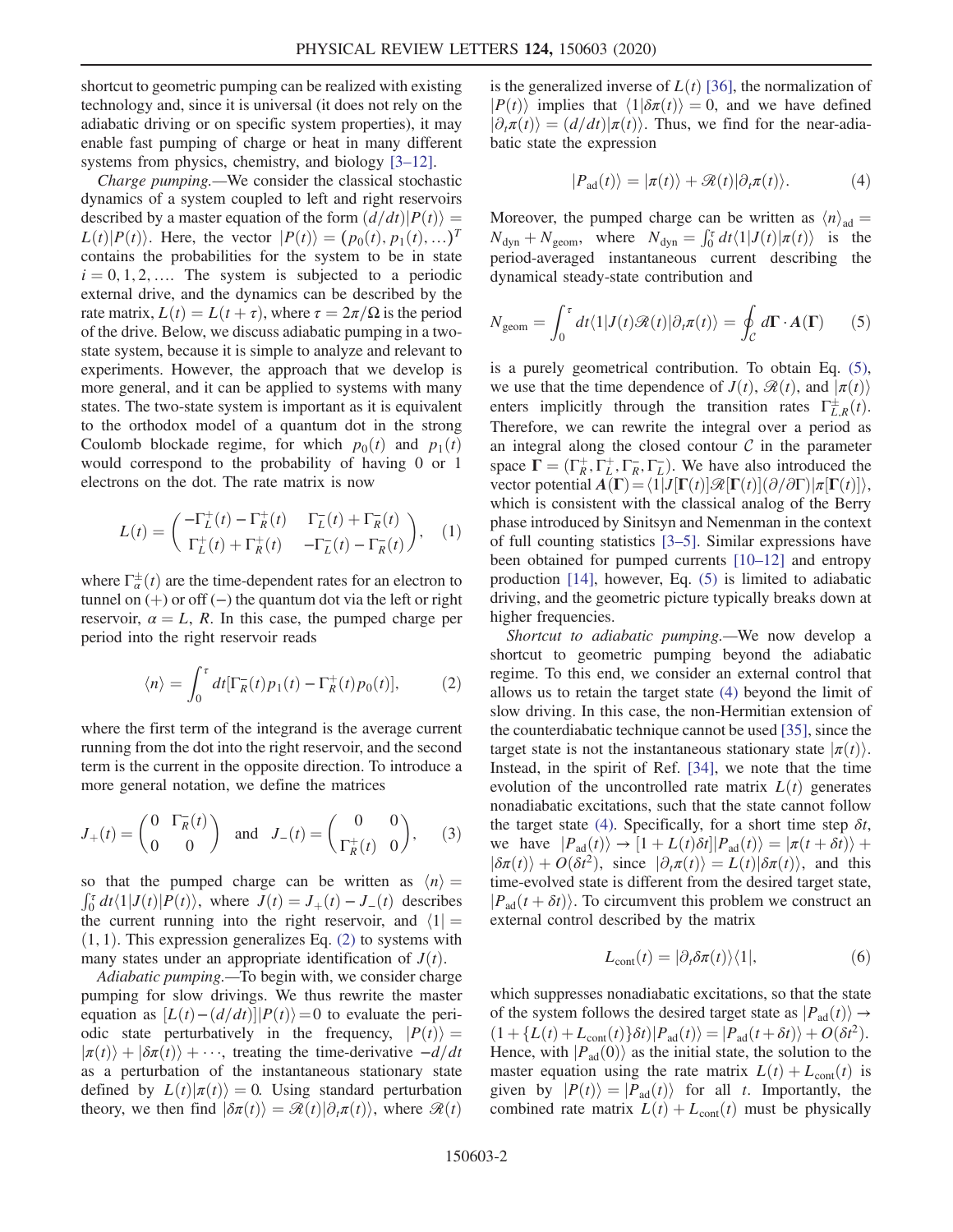<span id="page-2-1"></span>

FIG. 2. Transition rates and pumped charge. (a) The two time-dependent rates for the uncontrolled dynamics (full lines) and the corresponding modified rates (dashed lines). (b) Average pumped charge as a function of the driving frequency for the controlled and uncontrolled dynamics. The geometric description breaks down for the uncontrolled dynamics around  $\Omega \simeq \Gamma_0$ , where the pumped charge gets significantly reduced. In contrast, for the controlled dynamics, the pumped charge is given by the geometric contribution up until the breakdown frequency of around  $\Omega_c \approx 32\Gamma_0$ , where the modified transition rates become negative. The error bars are obtained by adding 3% noise to the control field, showing that our protocol is robust against moderate fluctuations. The parameters used here are  $A = 4$ ,  $R = 1$ ,  $\epsilon = 0.5$ , with  $\Omega/\Gamma_0 = 25$  in (a) and  $c = 0.03$  in (b).

meaningful at all times; specifically, all transition rates must remain non-negative.

If the control is implemented without modifying the current operator  $J(t)$ , we immediately find that the controlled dynamics reproduces the dynamical and the geometrical contribution to the pumped charge, i.e.,

<span id="page-2-0"></span>
$$
\langle n \rangle_{\text{cont}} = \int_0^{\tau} dt \langle 1 | J_{\text{cont}}(t) | P_{\text{ad}}(t) \rangle = N_{\text{dyn}} + N_{\text{geom}}, \tag{7}
$$

where  $J_{\text{cont}}(t)$  is the current operator with the control, and we have used  $J_{\text{cont}}(t) = J(t)$  to obtain the last equality in Eq. [\(7\).](#page-2-0) This condition is always satisfied, if we implement the control solely on the left side of the system. On the other hand, if the control is implemented on both sides, the current operator gets modified,  $J_{\text{cont}}(t) \neq J(t)$ . However, Eq. [\(7\)](#page-2-0) still holds true, if we appropriately implement the control on both sides of the system by modifying the transition rates in  $L(t) = L^L(t) + L^R(t)$  as  $L^L(t) \rightarrow$  $L^{L}(t) + (1 - \epsilon)L_{\text{cont}}(t)$  and  $L^{R}(t) \rightarrow L^{R}(t) + \epsilon L_{\text{cont}}(t)$ . Here,  $\epsilon$  is a free parameter that determines on which side the control is mainly implemented and  $L^{L(R)}(t)$  describes<br>transitions into the left (right) reservoir. For  $\epsilon = 0$ , the transitions into the left (right) reservoir. For  $\epsilon = 0$ , the control is implemented solely on the left side of the system, and Eq. [\(7\)](#page-2-0) is satisfied. For  $\epsilon = 1$ , a similar argument implies that the pumped charge per period from the left reservoir to the system satisfies  $\langle n \rangle_{\text{cont}}^L = N_{\text{dyn}} + N_{\text{geom}}$ . By using the conservation of the charge per period  $\langle n \rangle_{\text{cont}}^L = \langle n \rangle_{\text{cont}}$ , Eq. [\(7\)](#page-2-0) is again valid. For  $\epsilon$  between 0 and 1 we take a linear combination of the two limits to and 1, we take a linear combination of the two limits to obtain Eq. [\(7\).](#page-2-0)

In summary, we find that our control enables geometric charge pumping beyond the limit of slow driving. The explicit form of the control [\(6\)](#page-1-3) and its consequences for the charge pumping [\(7\)](#page-2-0) are central results of this Letter. We stress that the construction of the control [\(6\)](#page-1-3) does not depend on the specific details of the system, including the number of states, and it is therefore universal in this sense. Moreover, while we here have focused on classical stochastic systems, it is clear that our control technique can also be applied to open quantum systems described by Markovian generalized master equations.

Applications.—To illustrate our control technique, we consider the two-state model in Eq. [\(1\)](#page-1-4) with the timedependent rates,  $\Gamma_L^+(t) = \Gamma_0(A + R \cos \Omega t)$  and  $\Gamma_R^+(t) = \Gamma_0(A + R \sin \Omega t)$  plotted with full lines in Fig. 2(a) and  $\Gamma_0(A + R \sin \Omega t)$ , plotted with full lines in Fig. [2\(a\)](#page-2-1), and  $\Gamma_L^- = \Gamma_R^- = \Gamma_0$ . The vector potential  $A(\Gamma)$  is shown in Fig. 1(b) together with the closed contour C defined by the Fig. [1\(b\)](#page-0-0) together with the closed contour  $C$  defined by the rates. The dynamical contribution vanishes,  $N_{\text{dyn}} = 0$ , while the geometrical term reads [\[3\]](#page-4-10)

$$
N_{\text{geom}} = \frac{2\pi R^2}{[4(A+1)^2 - 2R^2]^{3/2}}.\tag{8}
$$

In Fig. [2\(b\)](#page-2-1) we show the average pumped charge as a function of the driving frequency. At low frequencies, the driving is adiabatic, and the geometric description of the pumped charge is valid. However, as the frequency is increased and approaches the bare tunneling rate  $\Gamma_0$ , the driving becomes nonadiabatic, and the pumped charge becomes drastically reduced below the geometric value.

To counteract the reduction of the pumped charge, we now implement our control. The control matrix [\(6\)](#page-1-3) reads

$$
L_{\text{cont}}(t) = \gamma(t) \begin{pmatrix} -1 & -1 \\ 1 & 1 \end{pmatrix}, \tag{9}
$$

where  $\gamma(t) = \partial_t[\alpha(t)/\Gamma(t)]$  and  $\alpha(t) = \partial_t[\Gamma^-(t)/\Gamma(t)]$ , and we have defined  $\Gamma^{\pm}(t) = \Gamma^{\pm}_{L}(t) + \Gamma^{\pm}_{R}(t)$  and  $\Gamma(t) = \Gamma^{\pm}(t) + \Gamma^{\pm}(t)$  We have also used that  $|\pi(t)| =$  $\Gamma^+(t) + \Gamma^-(t)$ . We have also used that  $|\pi(t)\rangle =$  $(\Gamma^{-}/\Gamma,\Gamma^{+}/\Gamma)^{T}$  and  $|\delta \pi(t)\rangle = (-\alpha/\Gamma,\alpha/\Gamma)^{T}$ . The control can be implemented by simply modifying the transition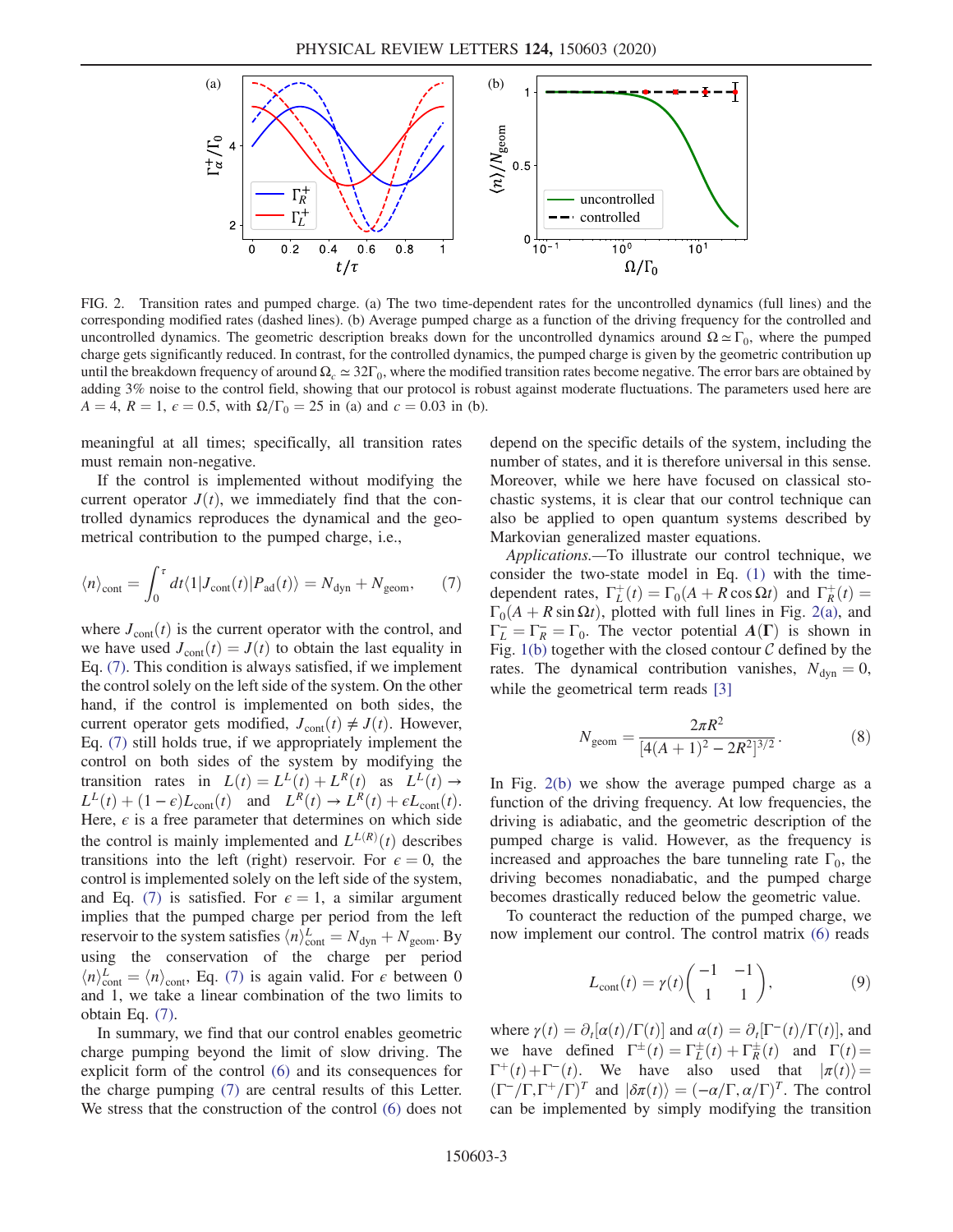rates as  $\Gamma_{\overline{L}}^{\pm}(t) \to \Gamma_{\overline{L}}^{\pm}(t) \pm (1 - \epsilon) \gamma(t)$  and  $\Gamma_{\overline{R}}^{\pm}(t) \to \Gamma_{\overline{R}}^{\pm}(t) + c\gamma(t)$  where c can be between 0 and 1  $\Gamma_R^{\pm}(t) \pm \epsilon \gamma(t)$ , where  $\epsilon$  can be between 0 and 1.<br>Figure 2(a) shows two of the modified rates

Figure [2\(a\)](#page-2-1) shows two of the modified rates (dashed lines) for a fixed driving frequency, while the resulting pumped charge is plotted as a function of the frequency in Fig. [2\(b\)](#page-2-1). Using the external control, we find that the geometric value is maintained for frequencies that are more than an order of magnitude larger than the breakdown frequency for the uncontrolled dynamics. At very large frequencies, the modified transition rates become negative and the control can no longer be implemented. The breakdown frequency  $\Omega_c$  can be estimated as  $\Omega_c =$  $\Gamma_0\{2[1+\sqrt{2}(1+A)/R]\}^{3/2} \simeq 32\Gamma_0$  for  $A = 4$  and  $R = 1$ , which agrees well with our numerical results which agrees well with our numerical results.

The robustness of our protocol is important for practical realizations. To gauge the stability of our scheme, we show in Fig. [2\(b\)](#page-2-1) the standard deviation of the pumped charge, obtained by adding random Gaussian noise  $\xi_t$  to the control field as  $\gamma(t) \rightarrow (1 + c \xi_t) \gamma(t)$ , where c is the noise strength and  $\langle \xi_t \rangle = 0$  and  $\langle \xi_t \xi_{t'} \rangle = \delta(t - t')$ . The smallness of the error hars demonstrates that our scheme is stable against error bars demonstrates that our scheme is stable against moderate fluctuations.

Geometric interpretation.—The control itself has an interesting geometric interpretation. To see this, we define the distance between two states  $|p\rangle$  and  $|q\rangle$  with components  $p_i$  and  $q_i$  as  $\mathcal{L}(p,q) = \sqrt{\sum_i |p_i - q_i|^2}$ . Now, by considering the infinitesimal distance between two neighconsidering the infinitesimal distance between two neighboring states  $\mathcal{L}[p(t+\delta t), p(t)] = \sqrt{g_{tt}[p(t)]} \delta t + O(\delta t^2),$ <br>we are led to define the metric as  $g_{tt}[p(t)] = \sum_{k=0}^{n} |\partial_{k} p_{k}(t)|^2$ we are led to define the metric as  $g_{tt}[p(t)] = \sum_i |\partial_t p_i(t)|^2$ [\[37\]](#page-5-3). We then see that  $L_{\text{cont}}$  is related to the geometry of the correction to the stationary state as

<span id="page-3-0"></span>
$$
||L_{\text{cont}}||_F = \sqrt{N \sum_i |\partial_t \delta \pi_i(t)|^2} = \sqrt{N g_{tt}[\delta \pi(t)],} \quad (10)
$$

where N is the number of states of the system and  $||A||_F = \sqrt{\sum_{k=1}^{\infty} |a_{k}|^2}$  is the Frobenius matrix norm. This relation  $\sqrt{\sum_{i,j} |a_{ij}|^2}$  is the Frobenius matrix norm. This relation indicates that, if  $\left|\delta\pi(t)\right\rangle$  depends strongly on time, a large intensity of the control is required to suppress the nonadiabatic excitations.

Equation [\(10\)](#page-3-0) should be contrasted with the non-Hermitian control field of Ref. [\[35\],](#page-5-0) which is given as  $L_{cd}(t) = |\partial_t \pi(t)\rangle\langle 1|$ , and which is related to the geometry of the stationary state as  $||L_{cd}||_F = \sqrt{Ng_{tt}[\pi(t)]}$ . In this respect our control matrix can be regarded as a next-order respect, our control matrix can be regarded as a next-order nonadiabatic generalization of  $L_{cd}$ . For the two-state case, we have  $\sqrt{g_{tt}[\pi(t)]} = \sqrt{2} |\alpha(t)|$  and  $\sqrt{g_{tt}[\delta \pi(t)]} = \sqrt{2} |\gamma(t)|$ .<br>A similar connection has been discussed between the A similar connection has been discussed between the counterdiabatic Hamiltonian and the Fubini-Study metric in quantum systems, which has led to several speed-limits and trade-off relations [38–[41\].](#page-5-4) Thus, we expect that similar universal relations may also exist for the geometric pumping considered here.

Thermodynamic cost.—Finally, we compare the entropy production for the controlled dynamics with its adiabatic counterpart. Since our system is interacting with two reservoirs, a steady-state heat current (housekeeping heat) can be generated even in the stationary state. We therefore consider the Hatano-Sasa entropy production, which is the entropy production of the reservoirs after subtracting the entropy that is generated by the stationary dissipation. The Hatano-Sasa entropy production for a stationary cycle is defined as [\[42\]](#page-5-5)

$$
\Sigma_{\rm HS} = \int_0^{\tau} dt \sum_{ji} W_{ji} p_i \ln \left( \frac{p_j^{\rm SS}}{p_i^{\rm SS}} \right) \ge 0, \tag{11}
$$

where  $W_{ji}$  is the j, ith component of the rate matrix W and  $p_i^{\rm SS}$  is the *i*th component of the corresponding instantaneous stationary state.

For the uncontrolled dynamics, we have  $p_i = \pi_i + \delta \pi_i$ as expressed by Eq. [\(4\)](#page-1-2), and with  $W = L$  and  $p_i^{SS} = \pi_i$ , we find that the entropy production vanishes  $\Sigma_{i,j} = 0.1431$  By find that the entropy production vanishes,  $\Sigma_{ad} = 0$  [\[43\].](#page-5-6) By contrast, the control required to mimic the near-adiabatic dynamics generates a finite amount of entropy. For the twostate case, we have  $W_{01} = \Gamma^- - \gamma$ ,  $W_{10} = \Gamma^+ + \gamma$ ,  $p_0 =$ <br> $(\Gamma^- - \alpha)/\Gamma$  and  $p^{SS} - (\Gamma^- - \gamma)/\Gamma$ . The Hatano-Sasa  $(\Gamma^- - \alpha)/\Gamma$ , and  $p_0^{\text{SS}} = (\Gamma^- - \gamma)/\Gamma$ . The Hatano-Sasa entropy production then becomes

<span id="page-3-1"></span>
$$
\Sigma_{\text{cont}} = \int_0^{\tau} dt (\alpha - \gamma) \ln \left( \frac{1 - \gamma/\Gamma^{-}}{1 + \gamma/\Gamma^{+}} \right) - \int_0^{\tau} dt \gamma \ln \left( \frac{\Gamma^{-}}{\Gamma^{+}} \right). \tag{12}
$$

The strength of the control,  $\gamma \propto \Omega^2$ , vanishes at low frequencies and we recover  $\Sigma_{\text{cont}} \rightarrow \Sigma_{\text{ad}} = 0$ . On the other hand, at large frequencies, the control can no longer be implemented and the entropy production diverges. Hence, we interpret the entropy production in Eq. [\(12\)](#page-3-1) as the thermodynamic cost of implementing our control.

Conclusions.—We have developed a shortcut to geometric pumping in classical stochastic systems. Going beyond existing protocols for non-Hermitian systems, our shortcut makes it possible to recover the near-adiabatic dynamics much beyond the adiabatic regime and thereby maintain the geometrical description of the pumped charge. The control protocol can be implemented by modifying the transition rates of the uncontrolled system, and it is robust against moderate fluctuations of the control field. Our work opens several promising avenues for further developments. Experimentally, our control can be realized in systems from physics, chemistry, and biology. Theoretically, it would be interesting to explore possible speed-limits and trade-off relations, similarly to those that have been formulated for counterdiabatic Hamiltonians in quantum systems. Extending our ideas to adiabatic pumping in quantum systems constitutes another interesting line of research [\[44\]](#page-5-7).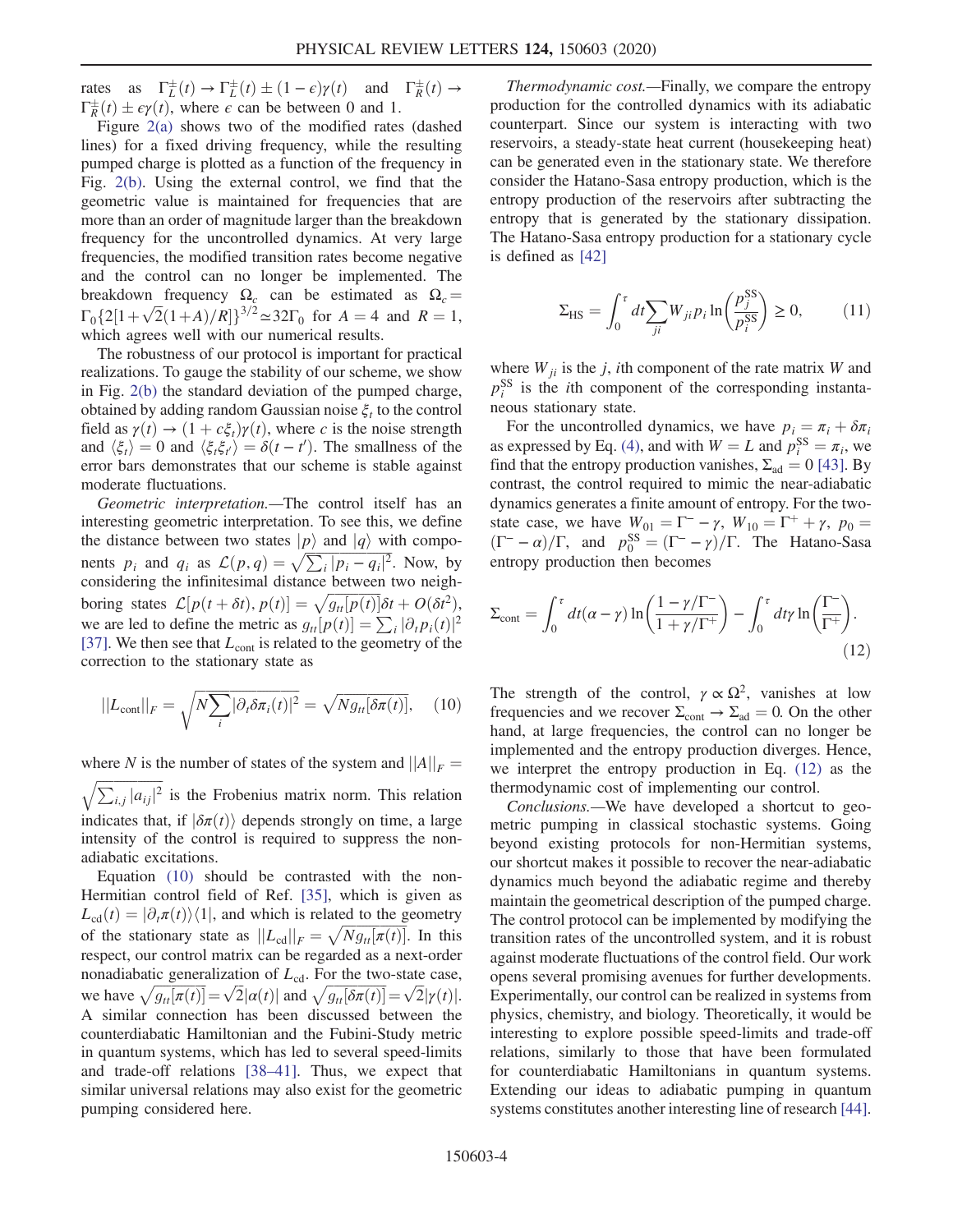We thank K. Brandner, E. Potanina, and K. Saito, for useful discussions, and K. Fujii, H. Hayakawa, Y. Hino, and K. Takahashi for drawing our attention to their recent preprint [\[45\].](#page-5-8) K. F. was supported by the JSPS KAKENHI Grant No. JP18J00454. N. L. acknowledges partial support from JST PRESTO through Grant No. JPMJPR18GC. F. N. is supported in part by the following: MURI Center for Dynamic Magneto-Optics via the Air Force Office of Scientific Research (AFOSR) (FA9550-14-1-0040), Army Research Office (ARO) (Grant No. W911NF-18- 1-0358), Japan Science and Technology Agency (JST) (via the Q-LEAP program, and the CREST Grant No. JPMJCR1676), NTT Physics and Informatics (PHI) Lab, Japan Society for the Promotion of Science (JSPS) (JSPS-RFBR Grant No. 17-52-50023, and JSPS-FWO Grant No. VS.059.18N). F. N. and N. L. also acknowledge support from the RIKEN-AIST Challenge Research Fund, and by Grant No. FQXi-IAF19-06 from the Foundational Questions Institute Fund, a donor advised fund of Silicon Valley Community Foundation. C. F. was supported by the Academy of Finland (Projects No. 308515 and No. 312299).

- <span id="page-4-0"></span>[1] Q. Niu and D. J. Thouless, Quantised adiabatic charge transport in the presence of substrate disorder and manybody interaction, J. Phys. A 17[, 2453 \(1984\)](https://doi.org/10.1088/0305-4470/17/12/016).
- <span id="page-4-10"></span>[2] D. Xiao, M. C. Chang, and Q. Niu, Berry phase effects on electronic properties, [Rev. Mod. Phys.](https://doi.org/10.1103/RevModPhys.82.1959) 82, 1959 [\(2010\).](https://doi.org/10.1103/RevModPhys.82.1959)
- [3] N. A. Sinitsyn and I. Nemenman, The Berry phase and the pump flux in stochastic chemical kinetics, [Europhys. Lett.](https://doi.org/10.1209/0295-5075/77/58001) 77[, 58001 \(2007\)](https://doi.org/10.1209/0295-5075/77/58001).
- [4] N. A. Sinitsyn and I. Nemenman, Universal Geometric Theory of Mesoscopic Stochastic Pumps and Reversible Ratchets, Phys. Rev. Lett. 99[, 220408 \(2007\)](https://doi.org/10.1103/PhysRevLett.99.220408).
- <span id="page-4-1"></span>[5] N. A. Sinitsyn and A. Saxena, Geometric phase for non-Hermitian Hamiltonian evolution as anholonomy of a parallel transport along a curve, [J. Phys. A](https://doi.org/10.1088/1751-8113/41/39/392002) 41, 392002 [\(2008\).](https://doi.org/10.1088/1751-8113/41/39/392002)
- <span id="page-4-2"></span>[6] E. Potanina, K. Brandner, and C. Flindt, Optimization of quantized charge pumping using full counting statistics, Phys. Rev. B 99[, 035437 \(2019\).](https://doi.org/10.1103/PhysRevB.99.035437)
- [7] Q. Niu, Towards a Quantum Pump of Electric Charges, [Phys. Rev. Lett.](https://doi.org/10.1103/PhysRevLett.64.1812) 64, 1812 (1990).
- [8] V. Y. Chernyak and N. A. Sinitsyn, Robust quantization of a molecular motor motion in a stochastic environment, J. Chem. Phys. 131[, 181101 \(2009\).](https://doi.org/10.1063/1.3263821)
- <span id="page-4-3"></span>[9] J. Ren, P. Hänggi, and B. Li, Berry-Phase-Induced Heat Pumping and Its Impact on the Fluctuation Theorem, [Phys.](https://doi.org/10.1103/PhysRevLett.104.170601) Rev. Lett. 104[, 170601 \(2010\).](https://doi.org/10.1103/PhysRevLett.104.170601)
- [10] J. M. R. Parrondo, Reversible ratchets as Brownian particles in an adiabatically changing periodic potential, [Phys. Rev. E](https://doi.org/10.1103/PhysRevE.57.7297) 57[, 7297 \(1998\)](https://doi.org/10.1103/PhysRevE.57.7297).
- [11] R. D. Astumian, Adiabatic operation of a molecular machine, [Proc. Natl. Acad. Sci. U.S.A.](https://doi.org/10.1073/pnas.0708040104) 104, 19715 (2007).
- [12] S. Rahav, J. Horowitz, and C. Jarzynski, Directed Flow in Nonadiabatic Stochastic Pumps, [Phys. Rev. Lett.](https://doi.org/10.1103/PhysRevLett.101.140602) 101, [140602 \(2008\).](https://doi.org/10.1103/PhysRevLett.101.140602)
- [13] J. Ohkubo, Current and fluctuation in a two-state stochastic system under nonadiabatic periodic perturbation, [J. Chem.](https://doi.org/10.1063/1.3026510) Phys. 129[, 205102 \(2008\).](https://doi.org/10.1063/1.3026510)
- <span id="page-4-11"></span>[14] T. Sagawa and H. Hayakawa, Geometrical expression of excess entropy production, Phys. Rev. E 84[, 051110 \(2011\).](https://doi.org/10.1103/PhysRevE.84.051110)
- [15] T. Yuge, T. Sagawa, A. Sugita, and H. Hayakawa, Geometrical pumping in quantum transport: Quantum master equation approach, Phys. Rev. B 86[, 235308 \(2012\)](https://doi.org/10.1103/PhysRevB.86.235308).
- <span id="page-4-4"></span>[16] T. Brandes, Coherent and collective quantum optical effects in mesoscopic systems, Phys. Rep. 408[, 315 \(2005\)](https://doi.org/10.1016/j.physrep.2004.12.002).
- <span id="page-4-5"></span>[17] Y. Dubi and M. Di Ventra, Colloquium: Heat flow and thermoelectricity in atomic and molecular junctions, [Rev.](https://doi.org/10.1103/RevModPhys.83.131) Mod. Phys. 83[, 131 \(2011\)](https://doi.org/10.1103/RevModPhys.83.131).
- <span id="page-4-6"></span>[18] P. Hänggi, Introduction: 100 years of Brownian motion, Chaos 15[, 026101 \(2005\).](https://doi.org/10.1063/1.1895505)
- [19] P. Hänggi and F. Marchesoni, Artificial Brownian motors: Controlling transport on the nanoscale, [Rev. Mod. Phys.](https://doi.org/10.1103/RevModPhys.81.387) 81, [387 \(2009\)](https://doi.org/10.1103/RevModPhys.81.387).
- [20] P. Hänggi, F. Marchesoni, and F. Nori, Brownian motors, [Ann. Phys. \(Leipzig\)](https://doi.org/10.1002/andp.200410121) 14, 51 (2005).
- <span id="page-4-7"></span>[21] K. Saito and A. Dhar, Fluctuation Theorem in Quantum Heat Conduction, Phys. Rev. Lett. 99[, 180601 \(2007\)](https://doi.org/10.1103/PhysRevLett.99.180601).
- [22] M. Esposito, U. Harbola, and S. Mukamel, Nonequilibrium fluctuations, fluctuation theorems, and counting statistics in quantum systems, [Rev. Mod. Phys.](https://doi.org/10.1103/RevModPhys.81.1665) 81, 1665 (2009).
- [23] U. Seifert, Stochastic thermodynamics, fluctuation theorems and molecular machines, [Rep. Prog. Phys.](https://doi.org/10.1088/0034-4885/75/12/126001) 75, 126001 [\(2012\).](https://doi.org/10.1088/0034-4885/75/12/126001)
- [24] K. L. Watanabe and H. Hayakawa, Geometric fluctuation theorem for a spin-boson system, [Phys. Rev. E](https://doi.org/10.1103/PhysRevE.96.022118) 96, 022118 [\(2017\).](https://doi.org/10.1103/PhysRevE.96.022118)
- [25] Y. Hino and H. Hayakawa, Fluctuation relation for adiabatic quantum pumping, [arXiv:1908.10597.](https://arXiv.org/abs/1908.10597)
- <span id="page-4-8"></span>[26] Y.-x. Liu, J. Q. You, L. F. Wei, C. P. Sun, and F. Nori, Optical Selection Rules and Phase-Dependent Adiabatic State Control in a Superconducting Quantum Circuit, [Phys.](https://doi.org/10.1103/PhysRevLett.95.087001) Rev. Lett. 95[, 087001 \(2005\).](https://doi.org/10.1103/PhysRevLett.95.087001)
- [27] L. F. Wei, J. R. Johansson, L. X. Cen, S. Ashhab, and F. Nori, Controllable Coherent Population Transfers in Superconducting Qubits for Quantum Computing, [Phys. Rev.](https://doi.org/10.1103/PhysRevLett.100.113601) Lett. 100[, 113601 \(2008\)](https://doi.org/10.1103/PhysRevLett.100.113601).
- <span id="page-4-9"></span>[28] E. Torrontegui, S. Ibáñez, S. Martínez-Garaot, M. Modugno, A. del Campo, D. Guéry-Odelin, A. Ruschhaupt, X. Chen, and J. G. Muga, Shortcuts to adiabaticity, [Adv. At. Mol. Opt.](https://doi.org/10.1016/B978-0-12-408090-4.00002-5) Phys. 62[, 117 \(2013\)](https://doi.org/10.1016/B978-0-12-408090-4.00002-5).
- [29] D. Guéry-Odelin, A. Ruschhaupt, A. Kiely, E. Torrontegui, S. Martínez-Garaot, and J. G. Muga, Shortcuts to adiabaticity: Concepts, methods, and applications, [Rev. Mod.](https://doi.org/10.1103/RevModPhys.91.045001) Phys. 91[, 045001 \(2019\)](https://doi.org/10.1103/RevModPhys.91.045001).
- [30] M. Demirplak and S. A. Rice, Adiabatic population transfer with control fields, [J. Phys. Chem. A](https://doi.org/10.1021/jp030708a) 107, 9937 (2003).
- [31] M. Demirplak and S. A. Rice, Assisted adiabatic passage revisited, [J. Phys. Chem. B](https://doi.org/10.1021/jp040647w) 109, 6838 (2005).
- [32] M. V. Berry, Transitionless quantum driving, [J. Phys. A](https://doi.org/10.1088/1751-8113/42/36/365303) 42, [365303 \(2009\).](https://doi.org/10.1088/1751-8113/42/36/365303)
- [33] X. Chen, A. Ruschhaupt, S. Schmidt, A. del Campo, D. Guéry-Odelin, and J. G. Muga, Fast Optimal Frictionless